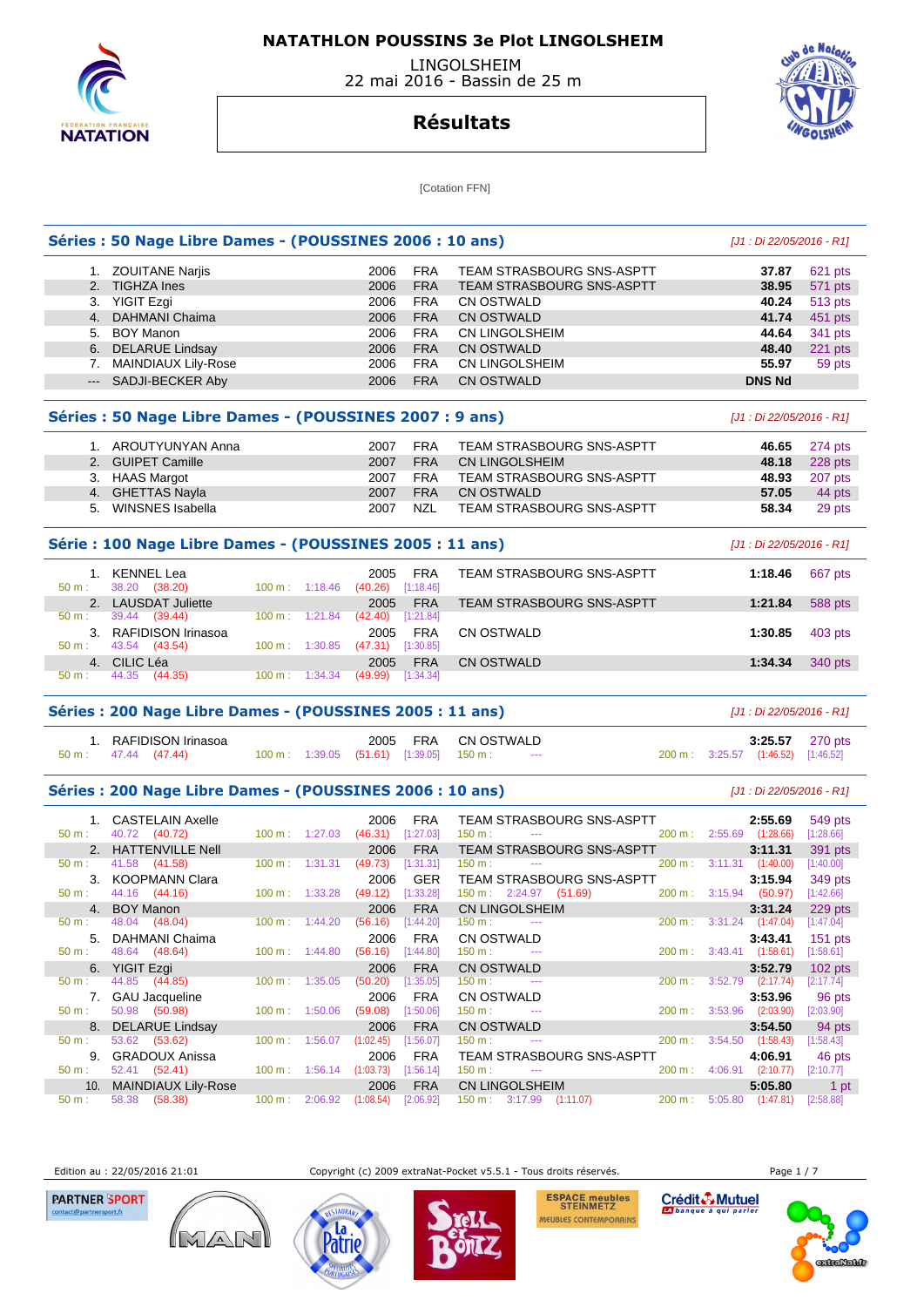

 LINGOLSHEIM 22 mai 2016 - Bassin de 25 m



## **Résultats**

#### **Séries : 200 Nage Libre Dames - (POUSSINES 2007 : 9 ans)** [J1 : Di 22/05/2016 - R1]

| GEISSERT-WIHLIDAL Emma<br>(43.49)<br>43.49<br>50 m: | $100 \text{ m}$ :<br>1:35.53 | 2007<br><b>FRA</b><br>[1:35.53]<br>(52.04) | TEAM STRASBOURG SNS-ASPTT<br>$150 \text{ m}$ :<br>$\sim$ $\sim$ | $200 \text{ m}$ :<br>3:22.32 | 3:22.32<br>(1:46.79) | 296 pts<br>[1:46.79] |
|-----------------------------------------------------|------------------------------|--------------------------------------------|-----------------------------------------------------------------|------------------------------|----------------------|----------------------|
| 2. WEINBRENNER Ana                                  |                              | <b>FRA</b><br>2007                         | <b>TEAM STRASBOURG SNS-ASPTT</b>                                |                              | 3:35.38              | $200$ pts            |
| 49.54<br>(49.54)<br>50 m:                           | $100 \text{ m}$ :<br>1:45.81 | [1:45.81]<br>(56.27)                       | 150 m : 2:42.61<br>(56.80)                                      | 3:35.38<br>200 m:            | (52.77)              | [1:49.57]            |
| 3. GUIPET Camille                                   |                              | <b>FRA</b><br>2007                         | CN LINGOLSHEIM                                                  |                              | 3:45.34              | $140$ pts            |
| 53.53<br>(53.53)<br>$50 \text{ m}$ :                | $100 \text{ m}$ :<br>1:51.35 | [1:51.35]<br>(57.82)                       | $150 \text{ m}$ :<br>$- - -$                                    | 3:45.34<br>200 m:            | (1:53.99)            | [1:53.99]            |
| 4. GHETTAS Nayla                                    |                              | <b>FRA</b><br>2007                         | CN OSTWALD                                                      |                              | 4:44.84              | 1 pt                 |
| 1:02.39<br>(1:02.39)<br>$50 m$ :                    | 100 m:<br>2:18.61            | [2:18.61]<br>(1:16.22)                     | $150 \text{ m}$ :<br>$- - -$                                    | 4:44.84<br>200 m:            | (2:26.23)            | [2:26.23]            |
| WINSNES Isabella                                    |                              | NZL<br>2007                                | <b>TEAM STRASBOURG SNS-ASPTT</b>                                |                              | <b>DSQ Vi</b>        |                      |

#### **Séries : 400 Nage Libre Dames - (POUSSINES 2005 : 11 ans)** [J1 : Di 22/05/2016 - R1]

|          | DILLENSEGER Lison       |                   |         | 2005      | <b>FRA</b> |                   | CN LINGOLSHEIM                                                                                 |                                                 |           |         | 6:01.73   | 562 pts   |
|----------|-------------------------|-------------------|---------|-----------|------------|-------------------|------------------------------------------------------------------------------------------------|-------------------------------------------------|-----------|---------|-----------|-----------|
| 50 m:    | (39.11)<br>39.11        | $100 \text{ m}$ : | 1:25.35 | (46.24)   | [1:25.35]  | 150 m :           | $\cdots$                                                                                       |                                                 | 200 m:    | 3:00.24 | (1:34.89) | [1:34.89] |
| 250 m:   |                         | 300 m:            | 4:34.64 | (1:34.40) | [1:34.40]  | 350 m:            | $\sim$ $\sim$ $\sim$                                                                           |                                                 | 400 m:    | 6:01.73 | (1:27.09) | [1:27.09] |
|          | 2. KAHWACH Roumayssa    |                   |         | 2005      | <b>FRA</b> |                   |                                                                                                | TEAM STRASBOURG SNS-ASPTT                       |           |         | 6:12.34   | 505 pts   |
| $50 m$ : | 41.08<br>(41.08)        | 100 m:            | 1:27.50 | (46.42)   | [1:27.50]  | 150 m :           | $\sim$ $\sim$                                                                                  |                                                 | 200 m:    | 3:03.60 | (1:36.10) | 1:36.10   |
| 250 m:   | $\sim$                  | 300 m:            | 4:38.82 | (1:35.22) | [1:35.22]  | 350 m:            |                                                                                                | the contract of the contract of the contract of | 400 m:    | 6:12.34 | (1:33.52) | [1:33.52] |
| 3.       | <b>LAUSDAT Juliette</b> |                   |         | 2005      | <b>FRA</b> |                   |                                                                                                | TEAM STRASBOURG SNS-ASPTT                       |           |         | 6:19.49   | 469 pts   |
| 50 m:    | (41.38)<br>41.38        | $100 \text{ m}$ : | 1:28.31 | (46.93)   | [1:28.31]  | 150 m:            | $\sim$ $\sim$ $\sim$                                                                           |                                                 | 200 m:    | 3:04.90 | (1:36.59) | [1:36.59] |
| 250 m:   | $\sim$                  | 300 m:            | 4:43.41 | (1:38.51) | [1:38.51]  | 350 m:            | $\sim$                                                                                         |                                                 | 400 m:    | 6:19.49 | (1:36.08) | [1:36.08] |
|          | 4. ASSANT Estelle       |                   |         | 2005      | <b>FRA</b> |                   |                                                                                                | <b>TEAM STRASBOURG SNS-ASPTT</b>                |           |         | 7:12.10   | 244 pts   |
| $50 m$ : | (42.27)<br>42.27        | 100 m:            | 1:30.85 | (48.58)   | [1:30.85]  | 150 m :           | 2:24.27                                                                                        | (53.42)                                         | 200 m:    | 3:20.96 | (56.69)   | [1:50.11] |
| 250 m:   | 4:19.89<br>(58.93)      | 300 m:            | 5:18.50 | (58.61)   | [1:57.54]  | 350 m:            | 6:16.87                                                                                        | (58.37)                                         | 400 m:    | 7:12.10 | (55.23)   | [1:53.60] |
| 5.       | MEHELHEL Sarah          |                   |         | 2005      | <b>FRA</b> | <b>CN OSTWALD</b> |                                                                                                |                                                 |           |         | 7:58.87   | $105$ pts |
| $50 m$ : | (48.08)<br>48.08        | 100 m:            | 1:45.09 | (57.01)   | [1:45.09]  | $150 m$ :         |                                                                                                |                                                 | $200 m$ : | 3:46.08 | (2:00.99) | [2:00.99] |
| 250 m:   | $\sim$ $\sim$           | 300 m:            | 5:53.16 | (2:07.08) | [2:07.08]  | 350 m :           | $\sim$ $\sim$ $\sim$                                                                           |                                                 | 400 m:    | 7:58.87 | (2:05.71) | [2:05.71] |
|          | 6. CILIC Léa            |                   |         | 2005      | <b>FRA</b> | <b>CN OSTWALD</b> |                                                                                                |                                                 |           |         | 7:59.74   | $103$ pts |
| $50 m$ : | 49.72<br>(49.72)        | 100 m:            | 1:46.26 | (56.54)   | [1:46.26]  | 150 m:            | $\frac{1}{2} \left( \frac{1}{2} \right) \left( \frac{1}{2} \right) \left( \frac{1}{2} \right)$ |                                                 | 200 m:    | 3:46.24 | (1:59.98) | [1:59.98] |
| 250 m:   | $\sim$ $\sim$           | 300 m:            | 5:52.81 | (2:06.57) | [2:06.57]  | 350 m:            | $\cdots$                                                                                       |                                                 | 400 m:    | 7:59.74 | (2:06.93) | [2:06.93] |
| 7.       | FONBONNE Léane          |                   |         | 2005      | <b>FRA</b> |                   | CN LINGOLSHEIM                                                                                 |                                                 |           |         | 8:00.28   | $102$ pts |
| $50 m$ : | 54.78<br>(54.78)        | 100 m:            | 1:57.06 | (1:02.28) | [1:57.06]  | $150 m$ :         |                                                                                                |                                                 | 200 m:    | 4:01.46 | (2:04.40) | [2:04.40] |
| 250 m:   | $\sim$ $\sim$           | 300 m:            | 6:02.17 | (2:00.71) | [2:00.71]  | 350 m:            | $\cdots$                                                                                       |                                                 | 400 m:    | 8:00.28 | (1:58.11) | [1:58.11] |

#### **Séries : 50 Dos Dames - (POUSSINES 2006 : 10 ans)** [J1 : Di 22/05/2016 - R1]

|    | <b>ZOUITANE Narjis</b> | 2006 | <b>FRA</b> | TEAM STRASBOURG SNS-ASPTT        | 44.56         | 560 pts   |
|----|------------------------|------|------------|----------------------------------|---------------|-----------|
|    | 2. YIGIT Ezgi          | 2006 | <b>FRA</b> | <b>CN OSTWALD</b>                | 48.98         | 394 pts   |
| 3. | TIGHZA Ines            | 2006 | <b>FRA</b> | <b>TEAM STRASBOURG SNS-ASPTT</b> | 49.51         | 376 pts   |
|    | 4. BOY Manon           | 2006 | <b>FRA</b> | <b>CN LINGOLSHEIM</b>            | 51.23         | 321 pts   |
|    | 5. BOUTIL Lina         | 2006 | <b>FRA</b> | <b>TEAM STRASBOURG SNS-ASPTT</b> | 52.28         | 289 pts   |
|    | 6. GAU Jacqueline      | 2006 | <b>FRA</b> | <b>CN OSTWALD</b>                | 53.30         | $260$ pts |
|    | <b>GRADOUX Anissa</b>  | 2006 | <b>FRA</b> | TEAM STRASBOURG SNS-ASPTT        | 57.84         | $149$ pts |
|    | 8. MAINDIAUX Lily-Rose | 2006 | <b>FRA</b> | <b>CN LINGOLSHEIM</b>            | 1:00.66       | 96 pts    |
|    | --- SADJI-BECKER Aby   | 2006 | <b>FRA</b> | CN OSTWALD                       | <b>DNS Nd</b> |           |

#### **Séries : 50 Dos Dames - (POUSSINES 2007 : 9 ans)** [J1 : Di 22/05/2016 - R1]

|               | DADOUN Natacha      | 2007 | FRA        | TEAM STRASBOURG SNS-ASPTT | 54.20         | 236 pts   |
|---------------|---------------------|------|------------|---------------------------|---------------|-----------|
|               | 2. AROUTYUNYAN Anna | 2007 | <b>FRA</b> | TEAM STRASBOURG SNS-ASPTT | 59.21         | $122$ pts |
|               | 3. GUIPET Camille   | 2007 | FRA        | CN LINGOLSHEIM            | 1:00.16       | $104$ pts |
|               | --- HAAS Margot     | 2007 | <b>FRA</b> | TEAM STRASBOURG SNS-ASPTT | <b>DSQ Vi</b> |           |
| $\sim$ $\sim$ | WINSNES Isabella    | 2007 | N71        | TEAM STRASBOURG SNS-ASPTT | <b>DSQ Vi</b> |           |

### **Séries : 100 Dos Dames - (POUSSINES 2005 : 11 ans)** [J1 : Di 22/05/2016 - R1]

| $50 \text{ m}$ : | 1. LAUSDAT Juliette<br>44.39 (44.39) |                          | FRA<br>2005<br>100 m : $1:31.59$ (47.20) [1:31.59] | TEAM STRASBOURG SNS-ASPTT | 1:31.59 | 592 pts |
|------------------|--------------------------------------|--------------------------|----------------------------------------------------|---------------------------|---------|---------|
|                  | 2. DILLENSEGER Lison                 |                          | <b>FRA</b><br>2005                                 | CN LINGOLSHEIM            | 1:33.37 | 557 pts |
| $50 m$ :         | 46.10 (46.10)                        | $100 \text{ m}: 1:33.37$ | $(47.27)$ [1:33.37]                                |                           |         |         |

**PARTNER SPORT** 

Edition au : 22/05/2016 21:01 Copyright (c) 2009 extraNat-Pocket v5.5.1 - Tous droits réservés. Page 2 / 7



am

Crédit & Mutuel **ESPACE meubles<br>STEINMETZ** MEUBLES CONTEMPORAINS

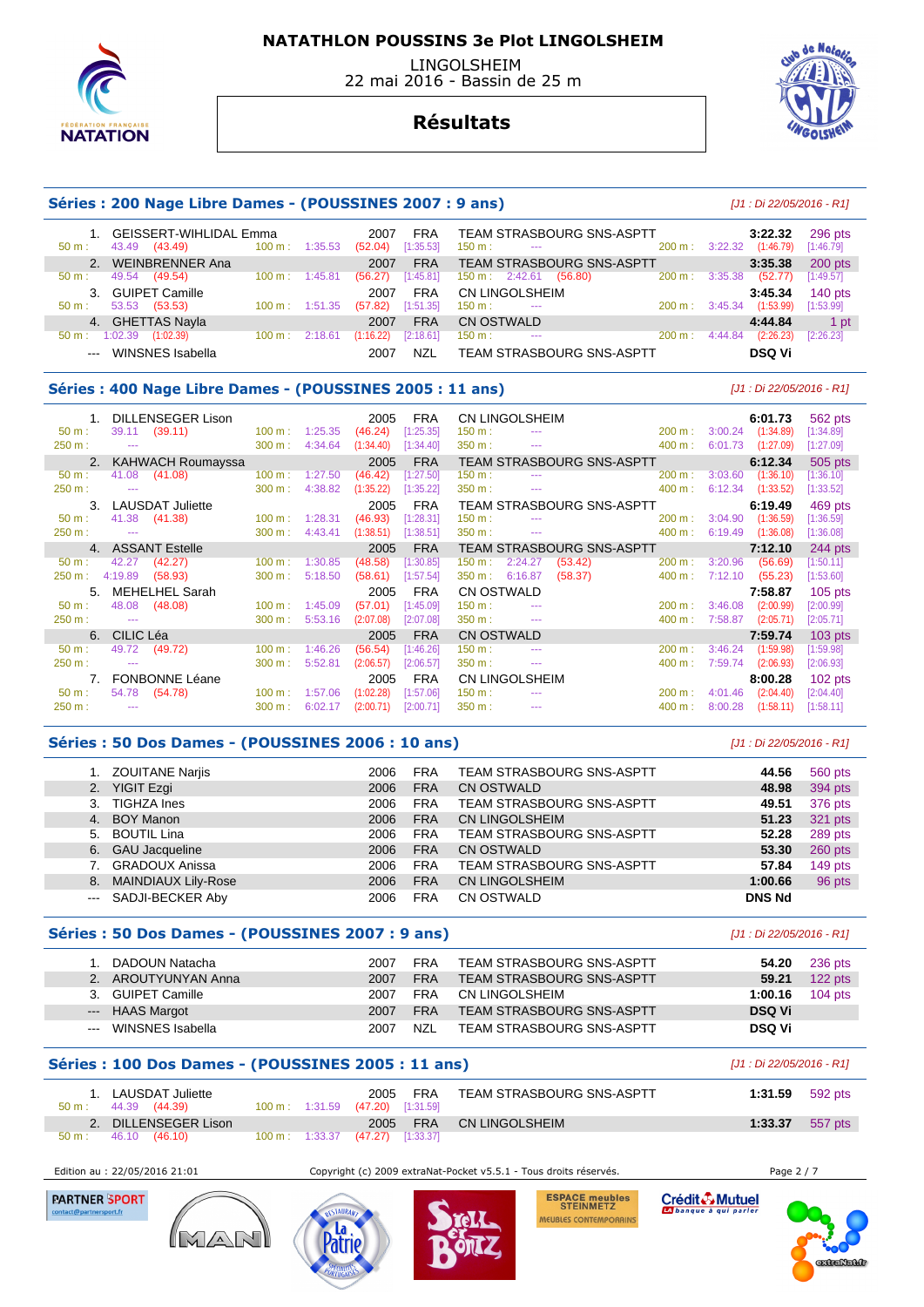

 LINGOLSHEIM 22 mai 2016 - Bassin de 25 m

## **Résultats**

| 3. CILIC Léa<br>CN OSTWALD<br><b>FRA</b><br>291 pts<br>1:49.06<br>2005                                    |           |
|-----------------------------------------------------------------------------------------------------------|-----------|
| (52.35)<br>$50 m$ :<br>52.35<br>[1:49.06]<br>(56.71)<br>$100 \text{ m}$ :<br>1:49.06                      |           |
| <b>FONBONNE Léane</b><br><b>FRA</b><br>CN LINGOLSHEIM<br>1:56.17<br>2005<br>4 <sup>1</sup>                | $199$ pts |
| 56.46<br>(56.46)<br>[1:56.17]<br>$50 m$ :<br>(59.71)<br>100 m:<br>1:56.17                                 |           |
| MEHELHEL Sarah<br><b>FRA</b><br>CN OSTWALD<br>5.<br>1:56.52<br>2005                                       | $195$ pts |
| $50 m$ :<br>58.20<br>(58.20)<br>(58.32)<br>1:56.52<br>[1:56.52]<br>100 m:                                 |           |
| 6. RAFIDISON Irinasoa<br><b>FRA</b><br>CN OSTWALD<br>1:58.50<br>2005                                      | 172 pts   |
| (58.51)<br>(59.99)<br>$50 m$ :<br>58.51<br>100 m:<br>1:58.50<br>[1:58.50]                                 |           |
| <b>FRA</b><br><b>DSQ Vi</b><br><b>MULLER Coralie</b><br>2005<br>TEAM STRASBOURG SNS-ASPTT<br>$  -$        |           |
| <b>FRA</b><br><b>DNS Nd</b><br><b>ASSANT Estelle</b><br><b>TEAM STRASBOURG SNS-ASPTT</b><br>2005<br>$---$ |           |

#### **Séries : 50 Brasse Dames - (POUSSINES 2006 : 10 ans)** [J1 : Di 22/05/2016 - R1]

|                      | 1. HATTENVILLE Nell    | 2006 | <b>FRA</b> | <b>TEAM STRASBOURG SNS-ASPTT</b> | 49.47         | 580 pts |
|----------------------|------------------------|------|------------|----------------------------------|---------------|---------|
|                      | 2. BOY Manon           | 2006 | <b>FRA</b> | <b>CN LINGOLSHEIM</b>            | 52.97         | 465 pts |
|                      | 3. BOUTIL Lina         | 2006 | <b>FRA</b> | TEAM STRASBOURG SNS-ASPTT        | 56.47         | 363 pts |
|                      | 4. YIGIT Ezgi          | 2006 | <b>FRA</b> | <b>CN OSTWALD</b>                | 56.49         | 363 pts |
|                      | 5. GAU Jacqueline      | 2006 | <b>FRA</b> | <b>CN OSTWALD</b>                | 57.46         | 336 pts |
|                      | 6. KOOPMANN Clara      | 2006 | <b>GER</b> | TEAM STRASBOURG SNS-ASPTT        | 57.52         | 335 pts |
|                      | 7. DELARUE Lindsay     | 2006 | <b>FRA</b> | CN OSTWALD                       | 1:00.40       | 264 pts |
|                      | 8. MAINDIAUX Lily-Rose | 2006 | <b>FRA</b> | <b>CN LINGOLSHEIM</b>            | 1:09.42       | 95 pts  |
| $\sim$ $\sim$ $\sim$ | DAHMANI Chaima         | 2006 | <b>FRA</b> | <b>CN OSTWALD</b>                | <b>DSQ Vi</b> |         |
|                      | --- SADJI-BECKER Aby   | 2006 | <b>FRA</b> | <b>CN OSTWALD</b>                | <b>DNS Nd</b> |         |

#### **Séries : 50 Brasse Dames - (POUSSINES 2007 : 9 ans)** [J1 : Di 22/05/2016 - R1]

| 1. GEISSERT-WIHLIDAL Emma | 2007 | FRA        | TEAM STRASBOURG SNS-ASPTT | 56.41   | 365 pts |
|---------------------------|------|------------|---------------------------|---------|---------|
| 2. GHETTAS Nayla          | 2007 | <b>FRA</b> | CN OSTWALD                | 58.25   | 316 pts |
| 3. DADOUN Natacha         | 2007 | <b>FRA</b> | TEAM STRASBOURG SNS-ASPTT | 1:00.27 | 267 pts |
| 4. GUIPET Camille         | 2007 | <b>FRA</b> | CN LINGOLSHEIM            | 1:02.12 | 225 pts |
| --- WINSNES Isabella      | 2007 | NZL        | TEAM STRASBOURG SNS-ASPTT | DSQ Vi  |         |

#### **Série : 100 Brasse Dames - (POUSSINES 2005 : 11 ans)** [J1 : Di 22/05/2016 - R1]

| 50 m:    | KENNEL Lea<br>44.74 (44.74) | $100 \text{ m}: 1:35.89$  | 2005<br>(51.15)     | <b>FRA</b><br>[1:35.89] | TEAM STRASBOURG SNS-ASPTT | 1:35.89       | 736 pts |
|----------|-----------------------------|---------------------------|---------------------|-------------------------|---------------------------|---------------|---------|
|          | 2. MEHELHEL Sarah           |                           | 2005                | <b>FRA</b>              | CN OSTWALD                | 1:51.12       | 471 pts |
| $50 m$ : | 52.68 (52.68)               | $100 \text{ m}: 1:51.12$  | $(58.44)$ [1:51.12] |                         |                           |               |         |
| 3.       | CILIC Léa                   |                           | 2005                | <b>FRA</b>              | CN OSTWALD                | 1:53.86       | 429 pts |
| $50 m$ : | 52.84 (52.84)               | $100 \text{ m}$ : 1:53.86 | (1:01.02)           | [1:53.86]               |                           |               |         |
|          | --- RAFIDISON Irinasoa      |                           | 2005                | <b>FRA</b>              | CN OSTWALD                | <b>DSQ Vi</b> |         |

#### **Séries : 50 Papillon Dames - (POUSSINES 2006 : 10 ans)** [J1 : Di 22/05/2016 - R1]

| 1. CASTELAIN Axelle | 2006 | <b>FRA</b> | TEAM STRASBOURG SNS-ASPTT |               | 41.15 611 pts |
|---------------------|------|------------|---------------------------|---------------|---------------|
| 2. YIGIT Ezgi       | 2006 | <b>FRA</b> | CN OSTWALD                | 44.39         | 482 pts       |
| 3. BOY Manon        | 2006 | <b>FRA</b> | CN LINGOLSHEIM            | 51.80         | 243 pts       |
| 4. DAHMANI Chaima   | 2006 | <b>FRA</b> | CN OSTWALD                | 53.13         | 209 pts       |
| 5. DELARUE Lindsay  | 2006 | <b>FRA</b> | CN OSTWALD                | 59.97         | 74 pts        |
| --- KOOPMANN Clara  | 2006 | <b>GER</b> | TEAM STRASBOURG SNS-ASPTT | <b>DSQ Ai</b> |               |

#### **Séries : 50 Papillon Dames - (POUSSINES 2007 : 9 ans)** [J1 : Di 22/05/2016 - R1]

|       | DADOUN Natacha    | 2007 | <b>FRA</b> | TEAM STRASBOURG SNS-ASPTT | 55.78         | 149 $pts$ |
|-------|-------------------|------|------------|---------------------------|---------------|-----------|
|       | WEINBRENNER Ana   | 2007 | <b>FRA</b> | TEAM STRASBOURG SNS-ASPTT | 59.29         | 84 pts    |
|       | 3. GUIPET Camille | 2007 | FRA        | CN LINGOLSHEIM            | 1:03.80       | 28 pts    |
| $---$ | WINSNES Isabella  | 2007 | <b>NZL</b> | TEAM STRASBOURG SNS-ASPTT | <b>DSQ Ni</b> |           |







'atrı

**ESPACE meubles<br>STEINMETZ** MEUBLES CONTEMPORAINS Crédit & Mutuel



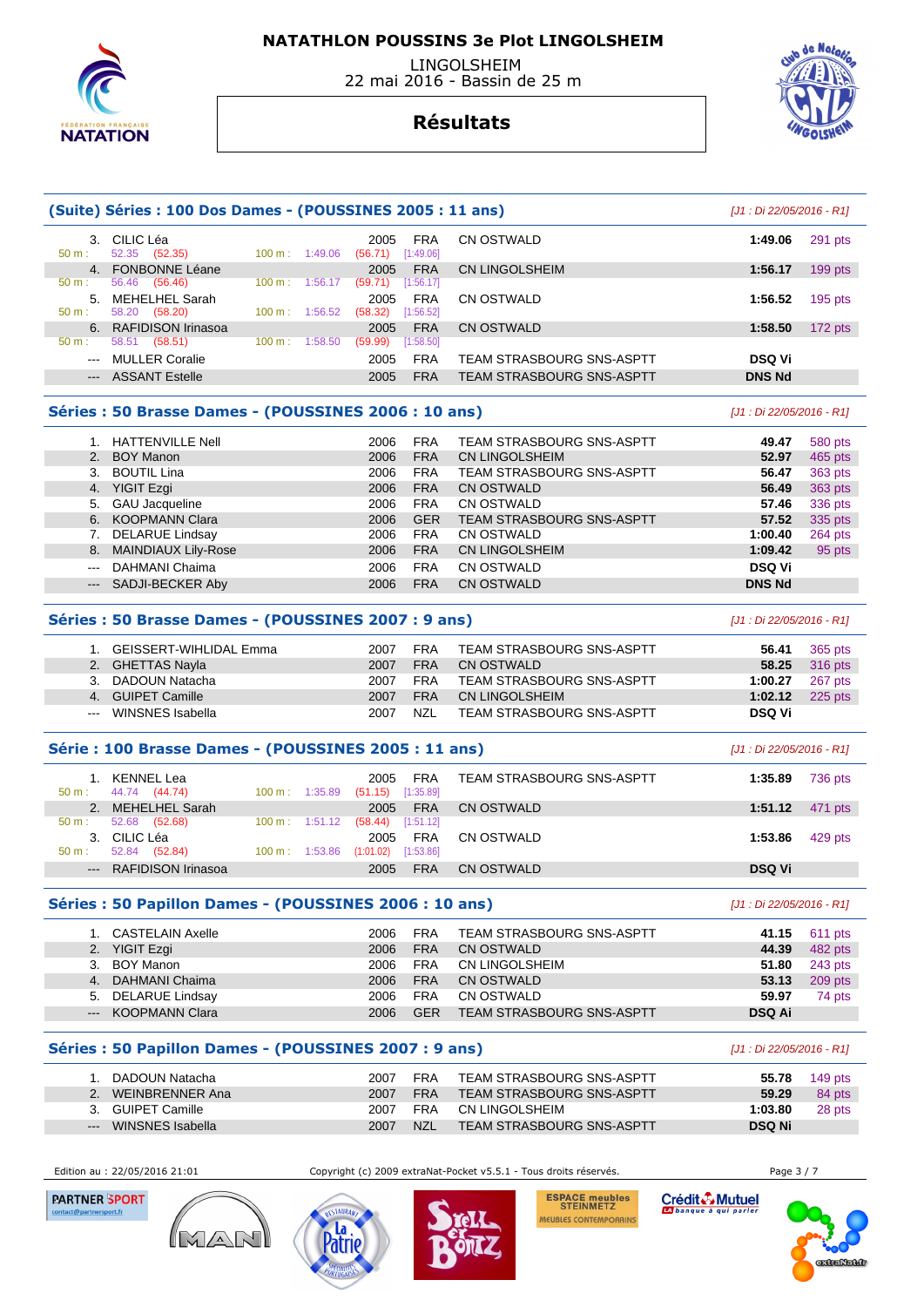

 LINGOLSHEIM 22 mai 2016 - Bassin de 25 m

## **Résultats**



|                  | Séries : 100 Papillon Dames - (POUSSINES 2005 : 11 ans) |                          |         |                 |                         |                                  |         |           |  |  |
|------------------|---------------------------------------------------------|--------------------------|---------|-----------------|-------------------------|----------------------------------|---------|-----------|--|--|
| 50 m:            | 1. KAHWACH Roumayssa<br>39.71<br>(39.71)                | $100 \text{ m}$ :        | 1:29.20 | 2005<br>(49.49) | <b>FRA</b><br>[1:29.20] | <b>TEAM STRASBOURG SNS-ASPTT</b> | 1:29.20 | 586 pts   |  |  |
|                  | 2. DILLENSEGER Lison                                    |                          |         | 2005            | <b>FRA</b>              | <b>CN LINGOLSHEIM</b>            | 1:44.01 | 320 pts   |  |  |
| 50 m:            | 44.90 (44.90)                                           | $100 \text{ m}$ :        | 1:44.01 | (59.11)         | [1:44.01]               |                                  |         |           |  |  |
|                  | 3. ASSANT Estelle                                       |                          |         | 2005            | <b>FRA</b>              | <b>TEAM STRASBOURG SNS-ASPTT</b> | 1:48.75 | 252 pts   |  |  |
| $50 \text{ m}$ : | 47.56 (47.56)                                           | $100 \text{ m}: 1:48.75$ |         | (1:01.19)       | [1:48.75]               |                                  |         |           |  |  |
|                  | 4. MEHELHEL Sarah                                       |                          |         | 2005            | <b>FRA</b>              | CN OSTWALD                       | 1:52.76 | 201 pts   |  |  |
| $50 m$ :         | 51.91 (51.91)                                           | $100 \text{ m}$ :        | 1:52.76 | (1:00.85)       | [1:52.76]               |                                  |         |           |  |  |
| 5                | RAFIDISON Irinasoa                                      |                          |         | 2005            | <b>FRA</b>              | CN OSTWALD                       | 1:53.90 | 187 pts   |  |  |
| 50 m:            | 54.30 (54.30)                                           | $100 \text{ m}: 1:53.90$ |         | (59.60)         | [1:53.90]               |                                  |         |           |  |  |
|                  | 6. MULLER Coralie                                       |                          |         | 2005            | <b>FRA</b>              | <b>TEAM STRASBOURG SNS-ASPTT</b> | 1:54.41 | $181$ pts |  |  |
| 50 m:            | (53.37)<br>53.37                                        | $100 \text{ m}$ :        | 1:54.41 | (1:01.04)       | [1:54.41]               |                                  |         |           |  |  |
|                  | <b>FONBONNE Léane</b>                                   |                          |         | 2005            | <b>FRA</b>              | CN LINGOLSHEIM                   | 2:15.96 | 18 pts    |  |  |
| $50 m$ :         | 59.52<br>(59.52)                                        | 100 m:                   | 2:15.96 | (1:16.44)       | [2:15.96]               |                                  |         |           |  |  |
|                  |                                                         |                          |         |                 |                         |                                  |         |           |  |  |

#### Séries : 50 Nage Libre Messieurs - (POUSSINS 2006 : 10 ans et plus) *[J1 : Di 22/05/2016 - R1]*

|    | KALMBACH-FERREIRA Carlos | 2006 | <b>FRA</b> | CN LINGOLSHEIM                   | 39.81         | 326 pts   |
|----|--------------------------|------|------------|----------------------------------|---------------|-----------|
|    | <b>DUNCKEL Nathan</b>    | 2006 | <b>FRA</b> | <b>CN OSTWALD</b>                | 40.42         | 303 pts   |
|    | MORGERE FARISSIER Yoan   | 2006 | <b>FRA</b> | CN OSTWALD                       | 41.79         | $255$ pts |
| 4. | <b>LAPORTE Louis</b>     | 2006 | <b>FRA</b> | <b>TEAM STRASBOURG SNS-ASPTT</b> | 44.12         | $183$ pts |
| 5. | <b>CARNEIRO Mathéo</b>   | 2006 | <b>FRA</b> | CN OSTWALD                       | 44.83         | $164$ pts |
| 6. | <b>CABART Bastien</b>    | 2006 | <b>FRA</b> | <b>CN LINGOLSHEIM</b>            | 46.46         | $123$ pts |
|    | AUBRY SAUVAGE Enzo       | 2006 | <b>FRA</b> | <b>CN LINGOLSHEIM</b>            | 46.90         | $113$ pts |
| 8. | <b>ARRIF Naim</b>        | 2006 | <b>FRA</b> | <b>TEAM STRASBOURG SNS-ASPTT</b> | 47.88         | 92 pts    |
| 9. | <b>LAEUFFER Quentin</b>  | 2006 | <b>FRA</b> | CN LINGOLSHEIM                   | 49.18         | 68 pts    |
|    | <b>EISELE Gauthier</b>   | 2006 | <b>FRA</b> | <b>TEAM STRASBOURG SNS-ASPTT</b> | <b>DNS Nd</b> |           |

#### **Séries : 50 Nage Libre Messieurs - (POUSSINS 2007 : 9 ans)** [J1 : Di 22/05/2016 - R1]

|                | KAHWACH Hamza              | 2007 | FRA        | TEAM STRASBOURG SNS-ASPTT | 47.83   | 93 pts |
|----------------|----------------------------|------|------------|---------------------------|---------|--------|
|                | ZIMBA DJUTCHOU-DOUADI Enzo | 2007 | <b>FRA</b> | CN OSTWALD                | 48.75   | 75 pts |
|                | RATIEUVILLE Victor         | 2007 | FRA        | CN OSTWALD                | 55.90   | . pt   |
| 4 <sup>2</sup> | GENATIO Oscar              | 2007 | <b>FRA</b> | CN OSTWALD                | 1:10.98 | pt     |

#### **Séries : 100 Nage Libre Messieurs - (POUSSINS 2005 : 11 ans)** [J1 : Di 22/05/2016 - R1]

| $50 \text{ m}$ :      | 1. FAURE Benoit<br>37.18 (37.18) | $100 \text{ m}$ : 1:16.56 | 2005<br>(39.38)      | <b>FRA</b><br>[1:16.56] | CN OSTWALD                       | 1:16.56       | 507 pts   |
|-----------------------|----------------------------------|---------------------------|----------------------|-------------------------|----------------------------------|---------------|-----------|
|                       | 2. ZYCHOWICZ Bartosz             |                           | 2005                 | <b>FRA</b>              | <b>TEAM STRASBOURG SNS-ASPTT</b> | 1:16.60       | 507 pts   |
| 50 m:                 | 37.42 (37.42)                    | $100 \text{ m}$ :         | 1:16.60<br>(39.18)   | [1:16.60]               |                                  |               |           |
| $\mathcal{B}_{\cdot}$ | <b>WALTER Antoine</b>            |                           | 2005                 | <b>FRA</b>              | CN OSTWALD                       | 1:33.72       | $191$ pts |
| $50 m$ :              | 42.88 (42.88)                    | $100 \text{ m}: 1:33.72$  | (50.84)              | [1:33.72]               |                                  |               |           |
|                       | 4. BOUZIDI Mohamed               |                           | 2005                 | <b>FRA</b>              | CN OSTWALD                       | 1:36.64       | $153$ pts |
| 50 m:                 | 46.88<br>(46.88)                 | $100 \text{ m}$ :         | 1:36.64<br>(49.76)   | [1:36.64]               |                                  |               |           |
|                       | 5. BAZZINI Louis                 |                           | 2005                 | <b>FRA</b>              | TEAM STRASBOURG SNS-ASPTT        | 1:41.96       | 93 pts    |
| $50 m$ :              | 48.43 (48.43)                    | $100 \text{ m}: 1:41.96$  | (53.53)              | [1:41.96]               |                                  |               |           |
| 6.                    | <b>DUCRUET Valentin</b>          |                           | 2005                 | <b>FRA</b>              | CN OSTWALD                       | 1:52.13       | 20 pts    |
| 50 m:                 | 52.05 (52.05)                    | $100 \text{ m}$ :         | 1:52.13<br>(1:00.08) | [1:52.13]               |                                  |               |           |
|                       | <b>LOTZ Baptiste</b>             |                           | 2005                 | <b>FRA</b>              | <b>CN LINGOLSHEIM</b>            | 1:52.19       | 20 pts    |
| $50 m$ :              | 51.66 (51.66)                    | $100 \text{ m}$ :         | 1:52.19<br>(1:00.53) | [1:52.19]               |                                  |               |           |
|                       | 8. DUCRUET Tom                   |                           | 2005                 | <b>FRA</b>              | CN OSTWALD                       | 1:56.17       | 6 pts     |
| $50 m$ :              | 50.90<br>(50.90)                 | 100 m:                    | 1:56.17<br>(1:05.27) | [1:56.17]               |                                  |               |           |
|                       | --- WINLING Matéo                |                           | 2005                 | <b>FRA</b>              | <b>CN OSTWALD</b>                | <b>DNS Nd</b> |           |

## **Séries : 200 Nage Libre Messieurs - (POUSSINS 2006 : 10 ans et plus)** [J1 : Di 22/05/2016 - R1]

 1. CHEKATT Zyad 2006 FRA TEAM STRASBOURG SNS-ASPTT **3:17.26** 193 pts 1. CHEKATT Zyad 2006 FRA TEAM STRASBOURG SNS-ASPTT 3:17.26 193 pts<br>50 m : 43.99 (43.99) 100 m : 1:35.14 (51.15) [1:35.14] 150 m : --- 200 m : 3:17.26 (1:42.12) [1:42.12]

Edition au : 22/05/2016 21:01 Copyright (c) 2009 extraNat-Pocket v5.5.1 - Tous droits réservés. Page 4 / 7

**PARTNER SPORT** 





**ESPACE meubles<br>STEINMETZ** MEUBLES CONTEMPORAINS

Crédit & Mutuel

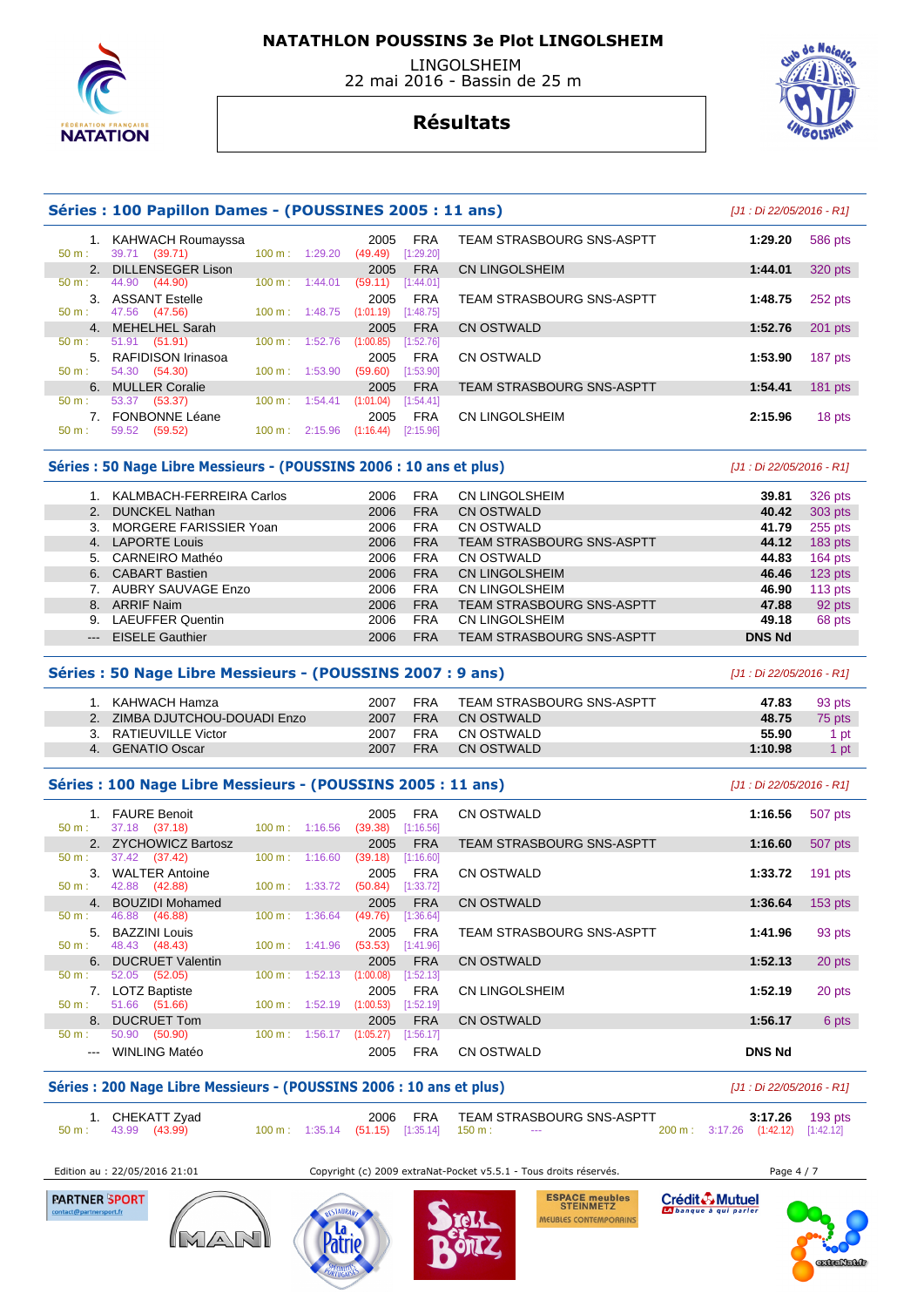

 LINGOLSHEIM 22 mai 2016 - Bassin de 25 m



## **Résultats**

#### **(Suite) Séries : 200 Nage Libre Messieurs - (POUSSINS 2006 : 10 ans et plus)** [J1 : Di 22/05/2016 - R1] 2. SIMON Mathieu 2005 FRA CN OSTWALD **3:18.97** 181 pts 50 m : 44.19 (44.19) 100 m : 1:35.43 (51.24) [1:35.43] 150 m : -- 200 m : 3:18.97 (1:43.54) [1:43.54] 3. KALMBACH-FERREIRA Carlos 2006 FRA CN LINGOLSHEIM **3:23.59** 151 pts 50 m : 44.25 (44.25) 100 m : 1:36.30 (52.05) [1:36.30] 150 m : --- 200 m : 3:23.59 (1:47.29) [1:47.29] 4. DUNCKEL Nathan 2006 FRA CN OSTWALD **3:25.34** 140 pts 50 m : 45.30 (45.30) 100 m : 1:39.20 (53.90) [1:39.20] 150 m : --- 200 m : 3:25.34 (1:46.14) [1:46.14] 5. CABART Bastien 2006 FRA CN LINGOLSHEIM **3:30.99** 108 pts 50 m : 49.57 (49.57) 100 m : 1:44.51 (54.94) [1:44.51] 150 m : 2:40.25 (55.74) 200 m : 3:30.99 (50.74) [1:46.48] 6. AUBRY SAUVAGE Enzo 2006 FRA CN LINGOLSHEIM **3:33.09** 97 pts 50 m : 50.96 (50.96) 100 m : 1:46.67 (55.71) [1:46.67] 150 m : --- 200 m : 3:33.09 (1:46.42) [1:46.42] 7. MORGERE FARISSIER Yoan 2006 FRA CN OSTWALD **3:35.34** 86 pts 45.40 (45.40) 100 m : 1:40.07 (54.67) [1:40.07] 150 m : 2:36.86 (56.79) 200 m : 3:35.34 (58.48) 8. LAPORTE Louis 2006 FRA TEAM STRASBOURG SNS-ASPTT **3:40.81** 63 pts 50 m : 52.96 (52.96) 100 m : 1:50.14 (57.18) [1:50.14] 150 m : --- 200 m : 3:40.81 (1:50.67) [1:50.67] 9. LAEUFFER Quentin 2006 FRA CN LINGOLSHEIM **3:46.47** 42 pts 50 m : 53.91 (53.91) 100 m : 1:53.50 (59.59) [1:53.50] 150 m : --- 200 m : 3:46.47 (1:52.97) [1:52.97] 10. DISS Ilias 2006 FRA CN OSTWALD **3:50.80** 29 pts 50 m : 51.40 (51.40) 100 m : 1:50.21 (58.81) [1:50.21] 150 m : --- 200 m : 3:50.80 (2:00.59) [2:00.59] 11. CARNEIRO Mathéo 2006 FRA CN OSTWALD **3:53.32** 22 pts 50 m : 52.17 (52.17) 100 m : 1:53.02 (1:00.85) [1:53.02] 150 m : --- 200 m : 3:53.32 (2:00.30) [2:00.30] 12. ARRIF Naim 2006 FRA TEAM STRASBOURG SNS-ASPTT **4:06.69** 2 pts 50 m : 50.56 (50.56) 100 m : 1:57.52 (1:06.96) [1:57.52] 150 m : --- 200 m : 4:06.69 (2:09.17) [2:09.17] **Séries : 200 Nage Libre Messieurs - (POUSSINS 2005 : 11 ans)** [J1 : Di 22/05/2016 - R1] 1. SIMON Mathieu 2005 FRA CN OSTWALD **3:18.97** 181 pts  $(1:43.54)$   $[1:43.54]$

#### **Séries : 200 Nage Libre Messieurs - (POUSSINS 2007 : 9 ans)** [J1 : Di 22/05/2016 - R1]

| 1. BELLEHUMEUR Rocco<br>50 m : 44.26 (44.26)      |  | 2007 |                                                                           | FRA TEAM STRASBOURG SNS-ASPTT<br>$100 \text{ m}: 1:39.01$ $(54.75)$ $[1:39.01]$ $150 \text{ m}: 1:100 \text{ m}: 1:100 \text{ m}: 1:100 \text{ m}: 1:100 \text{ m}: 1:100 \text{ m}: 1:100 \text{ m}: 1:100 \text{ m}: 1:100 \text{ m}: 1:100 \text{ m}: 1:100 \text{ m}: 1:100 \text{ m}: 1:100 \text{ m}: 1:100 \text{ m}: 1:100 \text{ m}: 1:100 \text{ m}: 1:100$ |  | 200 m : 3:26.44 (1:47.43) [1:47.43]           | 3:26.44 134 pts |
|---------------------------------------------------|--|------|---------------------------------------------------------------------------|-----------------------------------------------------------------------------------------------------------------------------------------------------------------------------------------------------------------------------------------------------------------------------------------------------------------------------------------------------------------------|--|-----------------------------------------------|-----------------|
| 2. KAHWACH Hamza<br>$50 \text{ m}: 55.71 (55.71)$ |  |      | $100 \text{ m}: 1:57.72$ $(1:02.01)$ $[1:57.72]$ $150 \text{ m}: 1:57.72$ | 2007 FRA TEAM STRASBOURG SNS-ASPTT                                                                                                                                                                                                                                                                                                                                    |  | 3:52.03<br>200 m: 3:52.03 (1:54.31) [1:54.31] | 26 pts          |

#### **Séries : 400 Nage Libre Messieurs - (POUSSINS 2005 : 11 ans)** [J1 : Di 22/05/2016 - R1]

|                           |         | <b>SIMON Mathieu</b>   |        |         | 2005      | <b>FRA</b> | CN OSTWALD        |                           |        |         | 7:02.46       | $151$ pts |
|---------------------------|---------|------------------------|--------|---------|-----------|------------|-------------------|---------------------------|--------|---------|---------------|-----------|
| $50 m$ :                  | 46.91   | (46.91)                | 100 m: | 1:39.64 | (52.73)   | [1:39.64]  | 150 m :           | $- - -$                   | 200 m: | 3:28.68 | (1:49.04)     | [1:49.04] |
| 250 m:                    | ---     |                        | 300 m: | 5:17.41 | (1:48.73) | [1:48.73]  | $350 m$ :         | $\cdots$                  | 400 m: | 7:02.46 | (1:45.05)     | [1:45.05] |
| 2.                        |         | <b>GUIPET Baptiste</b> |        |         | 2005      | <b>FRA</b> |                   | CN LINGOLSHEIM            |        |         | 7:23.02       | 94 pts    |
| $50 m$ :                  | 50.60   | (50.60)                | 100 m: | 1:42.71 | (52.11)   | [1:42.71]  | 150 m :           | $- - -$                   | 200 m: | 3:35.72 | (1:53.01)     | [1:53.01] |
| 250 m:                    | $- - -$ |                        | 300 m: | 5:32.85 | (1:57.13) | [1:57.13]  | 350 m:            | $\cdots$                  | 400 m: | 7:23.02 | (1:50.17)     | [1:50.17] |
|                           |         | NEUTZNER Adrien        |        |         | 2005      | <b>FRA</b> |                   | CN LINGOLSHEIM            |        |         | 7:39.13       | 59 pts    |
| $50 m$ :                  | 53.57   | (53.57)                | 100 m: | 1:50.30 | (56.73)   | [1:50.30]  | 150 m :           | $- - -$                   | 200 m: | 3:48.84 | (1:58.54)     | [1:58.54] |
| 250 m:                    | ---     |                        | 300 m: | 5:46.96 | (1:58.12) | [1:58.12]  | $350 m$ :         | $\cdots$                  | 400 m: | 7:39.13 | (1:52.17)     | [1:52.17] |
| $\mathbf{4}$              |         | <b>BAZZINI Louis</b>   |        |         | 2005      | <b>FRA</b> |                   | TEAM STRASBOURG SNS-ASPTT |        |         | 7:59.43       | 26 pts    |
| $50 m$ :                  | 51.95   | (51.95)                | 100 m: | 1:50.53 | (58.58)   | [1:50.53]  | 150 m :           | $- - -$                   | 200 m: | 3:52.43 | (2:01.90)     | [2:01.90] |
| 250 m:                    | ---     |                        | 300 m: | 5:59.07 | (2:06.64) | [2:06.64]  | 350 m:            | $\cdots$                  | 400 m: | 7:59.43 | (2:00.36)     | [2:00.36] |
| 5.                        |         | <b>LOTZ Baptiste</b>   |        |         | 2005      | <b>FRA</b> |                   | CN LINGOLSHEIM            |        |         | 8:21.92       | 5 pts     |
| $50 m$ :                  | 54.51   | (54.51)                | 100 m: | 1:58.45 | (1:03.94) | [1:58.45]  | 150 m :           | $- - -$                   | 200 m: | 4:07.86 | (2:09.41)     | [2:09.41] |
| 250 m:                    | $- - -$ |                        | 300 m: | 6:15.13 | (2:07.27) | [2:07.27]  | 350 m:            | $- - -$                   | 400 m: | 8:21.92 | (2:06.79)     | [2:06.79] |
| $\qquad \qquad -\qquad -$ |         | <b>WINLING Matéo</b>   |        |         | 2005      | <b>FRA</b> | <b>CN OSTWALD</b> |                           |        |         | <b>DNS Nd</b> |           |

#### **Séries : 50 Dos Messieurs - (POUSSINS 2006 : 10 ans et plus)** [J1 : Di 22/05/2016 - R1]

| 1. CHEKATT Zyad           |          | 2006 FRA | TEAM STRASBOURG SNS-ASPTT | 44.13 403 pts |
|---------------------------|----------|----------|---------------------------|---------------|
| 2. DUNCKEL Nathan         |          | 2006 FRA | CN OSTWALD                | 46.58 318 pts |
| 3. CABART Bastien         | 2006 FRA |          | CN LINGOLSHEIM            | 49.15 239 pts |
| 4. MORGERE FARISSIER Yoan | 2006 FRA |          | CN OSTWALD                | 49.60 227 pts |

 **Edition au : 22/05/2016 21:01 Copyright (c) 2009 extraNat-Pocket v5.5.1 - Tous droits réservés. Page 5 / 7** 

**PARTNER SPORT** 







Crédit & Mutuel

**ESPACE meubles**<br>STEINMETZ MEUBLES CONTEMPORAINS

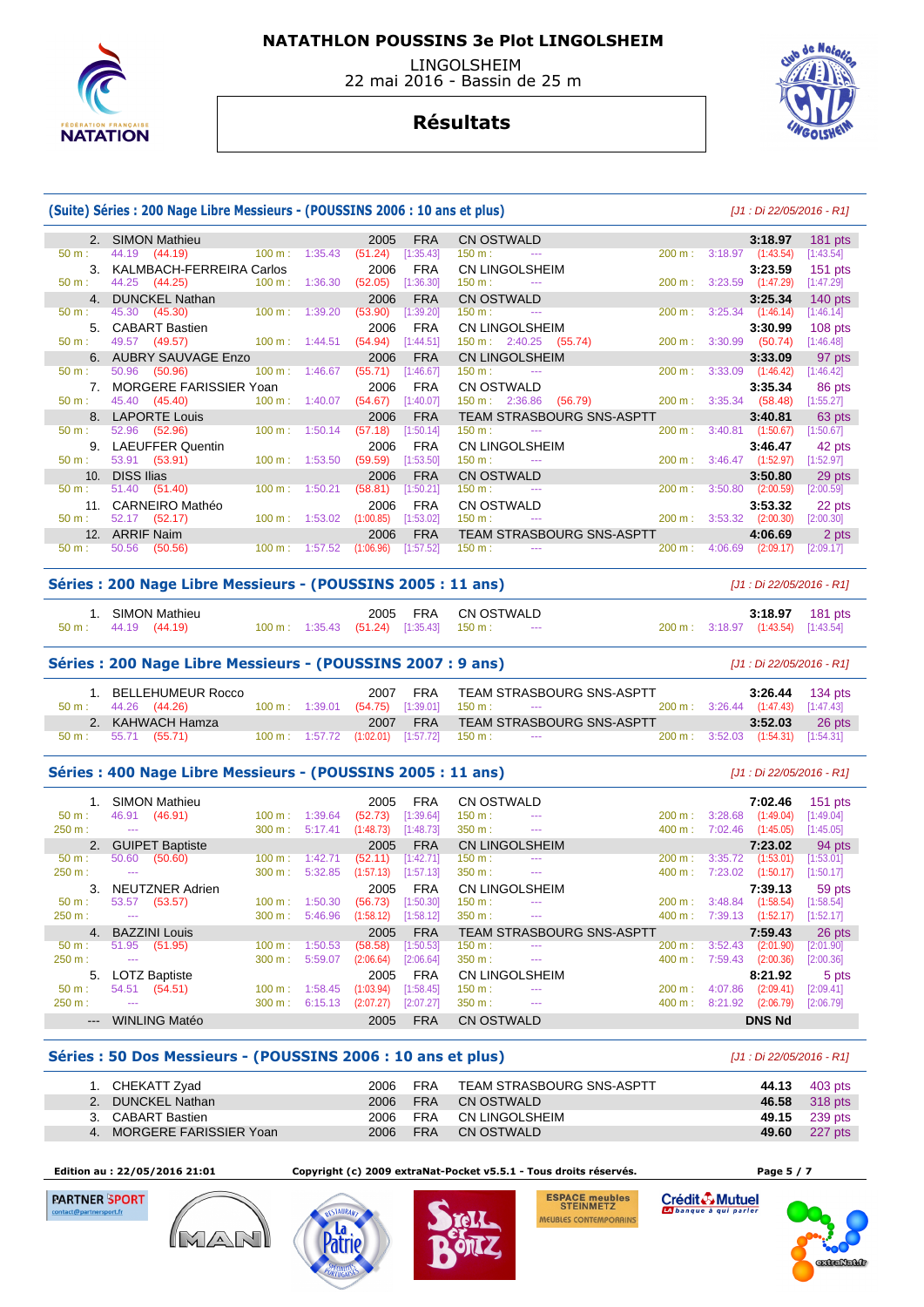

### **NATATHLON POUSSINS 3e Plot LINGOLSHEIM LINGOLSHEIM 22 mai 2016 - Bassin de 25 m**



## **Résultats**

|                                                                                                                                                                                                                                                                                                                                                                                                                                                                            | (Suite) Séries : 50 Dos Messieurs - (POUSSINS 2006 : 10 ans et plus)           |                                              |                                  | [J1 : Di 22/05/2016 - R1] |           |
|----------------------------------------------------------------------------------------------------------------------------------------------------------------------------------------------------------------------------------------------------------------------------------------------------------------------------------------------------------------------------------------------------------------------------------------------------------------------------|--------------------------------------------------------------------------------|----------------------------------------------|----------------------------------|---------------------------|-----------|
|                                                                                                                                                                                                                                                                                                                                                                                                                                                                            | 5. DISS Ilias                                                                  | 2006<br><b>FRA</b>                           | <b>CN OSTWALD</b>                | 49.90                     | 218 pts   |
|                                                                                                                                                                                                                                                                                                                                                                                                                                                                            | 6. KALMBACH-FERREIRA Carlos                                                    | <b>FRA</b><br>2006                           | <b>CN LINGOLSHEIM</b>            | 51.91                     | 167 pts   |
|                                                                                                                                                                                                                                                                                                                                                                                                                                                                            | 7. AUBRY SAUVAGE Enzo                                                          | 2006<br><b>FRA</b>                           | CN LINGOLSHEIM                   | 52.02                     | 165 pts   |
|                                                                                                                                                                                                                                                                                                                                                                                                                                                                            | 8. LAPORTE Louis                                                               | <b>FRA</b><br>2006                           | <b>TEAM STRASBOURG SNS-ASPTT</b> | 54.75                     | $107$ pts |
|                                                                                                                                                                                                                                                                                                                                                                                                                                                                            | 9. LAEUFFER Quentin                                                            | 2006<br><b>FRA</b>                           | CN LINGOLSHEIM                   | 58.07                     | 53 pts    |
|                                                                                                                                                                                                                                                                                                                                                                                                                                                                            | 10. ARRIF Naim                                                                 | 2006<br><b>FRA</b>                           | <b>TEAM STRASBOURG SNS-ASPTT</b> | 1:02.11                   | 13 pts    |
|                                                                                                                                                                                                                                                                                                                                                                                                                                                                            | <b>EISELE Gauthier</b>                                                         | <b>FRA</b><br>2006                           | <b>TEAM STRASBOURG SNS-ASPTT</b> | <b>DNS Nd</b>             |           |
|                                                                                                                                                                                                                                                                                                                                                                                                                                                                            | Séries : 50 Dos Messieurs - (POUSSINS 2007 : 9 ans)                            |                                              |                                  | [J1 : Di 22/05/2016 - R1] |           |
|                                                                                                                                                                                                                                                                                                                                                                                                                                                                            | 1. HAAS Louis                                                                  | <b>FRA</b><br>2007                           | <b>TEAM STRASBOURG SNS-ASPTT</b> | 51.84                     | 169 pts   |
| 2.                                                                                                                                                                                                                                                                                                                                                                                                                                                                         | <b>KAHWACH Hamza</b>                                                           | <b>FRA</b><br>2007                           | <b>TEAM STRASBOURG SNS-ASPTT</b> | 56.22                     | 81 pts    |
|                                                                                                                                                                                                                                                                                                                                                                                                                                                                            | 3. GENATIO Oscar                                                               | <b>FRA</b><br>2007                           | CN OSTWALD                       | 1:13.52                   | 1 pt      |
|                                                                                                                                                                                                                                                                                                                                                                                                                                                                            | Séries : 100 Dos Messieurs - (POUSSINS 2005 : 11 ans)                          |                                              |                                  | [J1 : Di 22/05/2016 - R1] |           |
|                                                                                                                                                                                                                                                                                                                                                                                                                                                                            | 1. FAURE Benoit                                                                | <b>FRA</b><br>2005                           | <b>CN OSTWALD</b>                | 1:39.02                   | 305 pts   |
| $50 m$ :                                                                                                                                                                                                                                                                                                                                                                                                                                                                   | 47.75 (47.75)<br>100 m: 1:39.02                                                | [1:39.02]<br>(51.27)                         |                                  |                           |           |
|                                                                                                                                                                                                                                                                                                                                                                                                                                                                            | 2. WALTER Antoine                                                              | 2005<br><b>FRA</b>                           | <b>CN OSTWALD</b>                | 1:49.28                   | $168$ pts |
| $50 m$ :                                                                                                                                                                                                                                                                                                                                                                                                                                                                   | $51.15$ (51.15)<br>1:49.28<br>$100 \text{ m}$ :                                | (58.13)<br>[1:49.28]                         |                                  |                           |           |
| 3.                                                                                                                                                                                                                                                                                                                                                                                                                                                                         | <b>BOUZIDI Mohamed</b><br>$\sim$                                               | 2005<br><b>FRA</b>                           | <b>CN OSTWALD</b>                | 1:54.34                   | 116 $pts$ |
| $50 m$ :                                                                                                                                                                                                                                                                                                                                                                                                                                                                   | $100 \text{ m}: 1:54.34$                                                       | (1:54.34)<br>[1:54.34]                       |                                  |                           |           |
|                                                                                                                                                                                                                                                                                                                                                                                                                                                                            | 4. NEUTZNER Adrien<br>$50 \text{ m}: 1:01.35$ $(1:01.35)$<br>100 m:<br>2:02.01 | <b>FRA</b><br>2005<br>(1:00.66)<br>[2:02.01] | <b>CN LINGOLSHEIM</b>            | 2:02.01                   | 55 pts    |
|                                                                                                                                                                                                                                                                                                                                                                                                                                                                            | 5. GUIPET Baptiste                                                             | 2005<br><b>FRA</b>                           | <b>CN LINGOLSHEIM</b>            | 2:02.94                   | 49 pts    |
|                                                                                                                                                                                                                                                                                                                                                                                                                                                                            | 50 m: 1:03.08 (1:03.08)<br>100 m: 2:02.94                                      | [2:02.94]<br>(59.86)                         |                                  |                           |           |
| 6.                                                                                                                                                                                                                                                                                                                                                                                                                                                                         | <b>DUCRUET Valentin</b>                                                        | <b>FRA</b><br>2005                           | <b>CN OSTWALD</b>                | 2:14.32                   | 4 pts     |
|                                                                                                                                                                                                                                                                                                                                                                                                                                                                            | $50 \text{ m}: 1:03.28$ $(1:03.28)$<br>2:14.32<br>$100 \text{ m}$ :            | (1:11.04)<br>[2:14.32]                       |                                  |                           |           |
| 7.                                                                                                                                                                                                                                                                                                                                                                                                                                                                         | <b>DUCRUET Tom</b>                                                             | 2005<br><b>FRA</b>                           | <b>CN OSTWALD</b>                | 2:17.14                   | 1 pt      |
| $50 m$ :                                                                                                                                                                                                                                                                                                                                                                                                                                                                   | 444                                                                            | $100 \text{ m}:$ 2:17.14 (2:17.14) [2:17.14] |                                  |                           |           |
| $\frac{1}{2} \left( \frac{1}{2} \right) \left( \frac{1}{2} \right) \left( \frac{1}{2} \right) \left( \frac{1}{2} \right) \left( \frac{1}{2} \right) \left( \frac{1}{2} \right) \left( \frac{1}{2} \right) \left( \frac{1}{2} \right) \left( \frac{1}{2} \right) \left( \frac{1}{2} \right) \left( \frac{1}{2} \right) \left( \frac{1}{2} \right) \left( \frac{1}{2} \right) \left( \frac{1}{2} \right) \left( \frac{1}{2} \right) \left( \frac{1}{2} \right) \left( \frac$ | <b>LOTZ Baptiste</b>                                                           | <b>FRA</b><br>2005                           | <b>CN LINGOLSHEIM</b>            | <b>DSQ Vi</b>             |           |
| $\frac{1}{2}$                                                                                                                                                                                                                                                                                                                                                                                                                                                              | <b>SIMON Mathieu</b>                                                           | 2005<br><b>FRA</b>                           | CN OSTWALD                       | <b>DSQ Vi</b>             |           |
| $\qquad \qquad - -$                                                                                                                                                                                                                                                                                                                                                                                                                                                        | <b>WINLING Matéo</b>                                                           | <b>FRA</b><br>2005                           | <b>CN OSTWALD</b>                | <b>DNS Nd</b>             |           |
|                                                                                                                                                                                                                                                                                                                                                                                                                                                                            | Séries : 50 Brasse Messieurs - (POUSSINS 2006 : 10 ans et plus)                |                                              |                                  | [J1 : Di 22/05/2016 - R1] |           |
|                                                                                                                                                                                                                                                                                                                                                                                                                                                                            | 1. DUNCKEL Nathan                                                              | <b>FRA</b><br>2006                           | <b>CN OSTWALD</b>                | 52.34                     | 284 pts   |
| 2.                                                                                                                                                                                                                                                                                                                                                                                                                                                                         | MORGERE FARISSIER Yoan                                                         | <b>FRA</b><br>2006                           | <b>CN OSTWALD</b>                | 57.81                     | 153 pts   |
|                                                                                                                                                                                                                                                                                                                                                                                                                                                                            | 3. LAPORTE Louis                                                               | 2006<br><b>FRA</b>                           | <b>TEAM STRASBOURG SNS-ASPTT</b> | 59.30                     | $125$ pts |
|                                                                                                                                                                                                                                                                                                                                                                                                                                                                            | 4. KALMBACH-FERREIRA Carlos                                                    | <b>FRA</b><br>2006                           | <b>CN LINGOLSHEIM</b>            | 59.76                     | 117 pts   |
|                                                                                                                                                                                                                                                                                                                                                                                                                                                                            | 5. LAEUFFER Quentin                                                            | <b>FRA</b><br>2006                           | <b>CN LINGOLSHEIM</b>            | 59.78                     | $116$ pts |
|                                                                                                                                                                                                                                                                                                                                                                                                                                                                            | 6. ARRIF Naim                                                                  | <b>FRA</b><br>2006                           | TEAM STRASBOURG SNS-ASPTT        | 1:00.56                   | $103$ pts |
|                                                                                                                                                                                                                                                                                                                                                                                                                                                                            | 7. GUIDOU Balthazar                                                            | 2006<br><b>FRA</b>                           | <b>TEAM STRASBOURG SNS-ASPTT</b> | 1:01.34                   | 90 pts    |
| 8.                                                                                                                                                                                                                                                                                                                                                                                                                                                                         | <b>CABART Bastien</b>                                                          | <b>FRA</b><br>2006                           | <b>CN LINGOLSHEIM</b>            | 1:01.40                   | 90 pts    |
|                                                                                                                                                                                                                                                                                                                                                                                                                                                                            | 9. CARNEIRO Mathéo                                                             | 2006<br><b>FRA</b>                           | <b>CN OSTWALD</b>                | 1:09.74                   | 7 pts     |

#### **Séries : 50 Brasse Messieurs - (POUSSINS 2007 : 9 ans)** [J1 : Di 22/05/2016 - R1]

| ZIMBA DJUTCHOU-DOUADI Enzo | 2007 | FRA        | CN OSTWALD                | 1:07.41 | 21 pts |
|----------------------------|------|------------|---------------------------|---------|--------|
| 2. KAHWACH Hamza           | 2007 | <b>FRA</b> | TEAM STRASBOURG SNS-ASPTT | 1:07.50 | 20 pts |
| RATIEUVILLE Victor         | 2007 | FRA        | CN OSTWALD                | 1:09.37 | 9 pts  |
| GENATIO Oscar              | 2007 | <b>FRA</b> | CN OSTWALD                | 1:20.82 | 1 pt   |

**Séries : 100 Brasse Messieurs - (POUSSINS 2005 : 11 ans)** [J1 : Di 22/05/2016 - R1]

# 1. FAURE Benoit 2005 FRA CN OSTWALD **1:44.82** 368 pts

## 50 m : 49.07 (49.07) 100 m : 1:44.82 (55.75) [1:44.82]

Edition au : 22/05/2016 21:01 Copyright (c) 2009 extraNat-Pocket v5.5.1 - Tous droits réservés. Page 6 / 7





**ESPACE meubles**<br>STEINMETZ MEUBLES CONTEMPORAINS

Crédit & Mutuel





--- AUBRY SAUVAGE Enzo 2006 FRA CN LINGOLSHEIM **DSQ Ai**